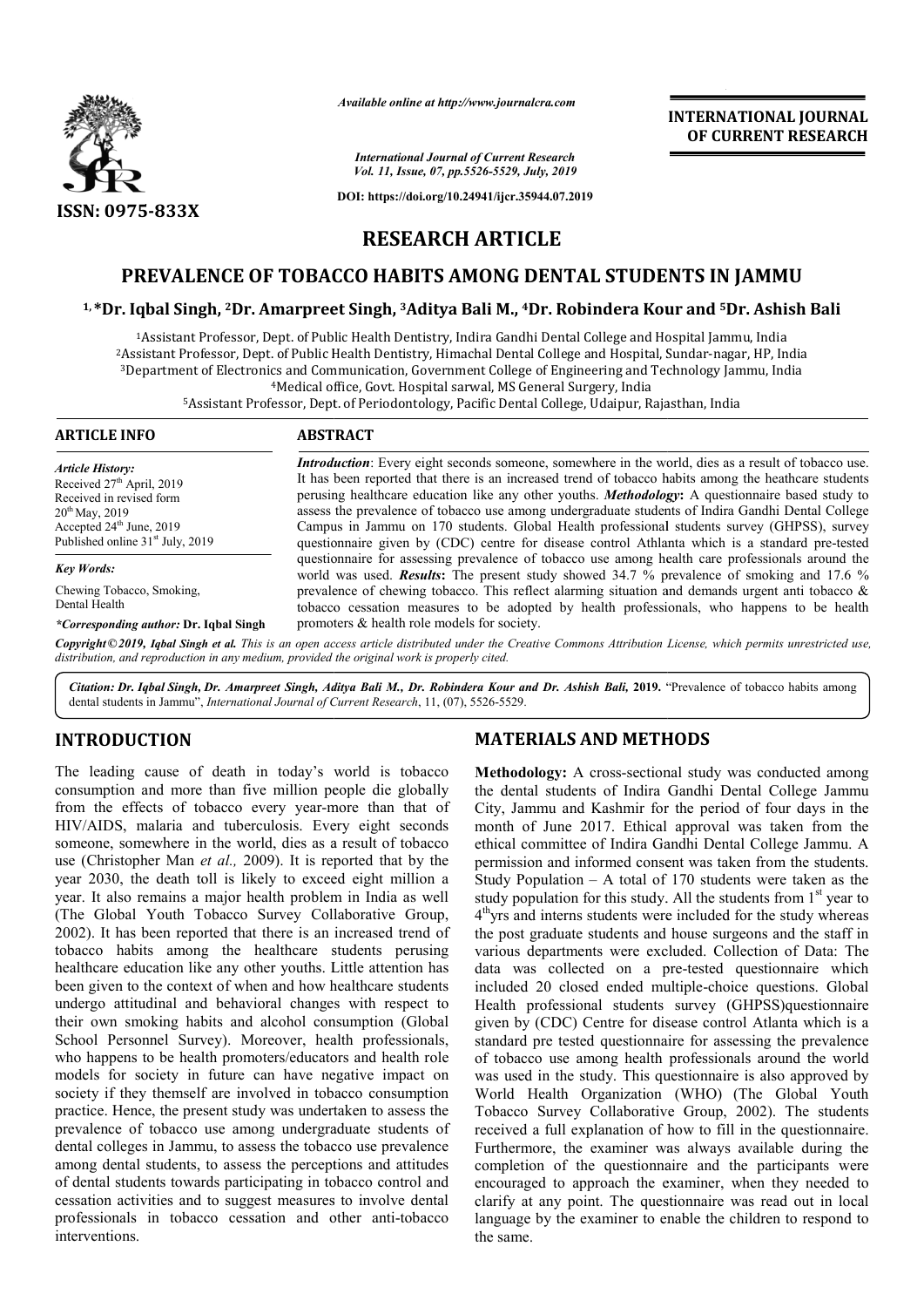# **RESULTS**

Life time prevalence of tobacco use among 3rd and  $4<sup>th</sup>$ year students in Indira Gandhi Dental College campus in Jammu was 34.7 % (Table 1). Male students were more found than female students to smoke cigarettes. Out of the 34.7 % smoking student population almost 25.4% students 1st tried a cigarette at the age of 16-17 yrs. and 18-19 yrs. and 11% at the age of 20-24yrs (Table 2). Among all smoking students 64.4 % had smoked cigarettes on school premises/property (Table 3). Prevalence of using chewing tobacco among  $3<sup>rd</sup>$  and  $4<sup>th</sup>$  yr health care students was 17.06% (Table 4). More than 80% of students of healthcare campus favored complete ban on advertising of tobacco products (Table 5). More than 90 % students wanted smoking to be banned in restaurants, only 22.3% students wanted smoking to be banned in discos, bars and pubs and more than 95%wanted smoking to be banned in public places (Table 6).

**Table 1. Showing Prevalence of Smoking n (%)**

|                    | Sex       |            |              |
|--------------------|-----------|------------|--------------|
| History of smoking | Male      | Female     | Total        |
| Y es               | 48 (28.2) | 11(0.06)   | 59 (34.7)    |
| No                 | 59 (34.7) | 52(30.5)   | 111(65.2)    |
| Total              | 107(62.9) | 63 (37.05) | 170 (100.00) |

**Table 2. Showing Age at Smoking n (%)**

| <b>Sex</b>     |           |          |            |  |
|----------------|-----------|----------|------------|--|
| Age at smoking | Male      | Female   | Total      |  |
| $\leq 10$      | 1(1.70)   | 0(0.00)  | 1(1.70)    |  |
| $11 - 15$      | 5(8.47)   | 2(3.38)  | 7 (11.86)  |  |
| $16 - 17$      | 15(25.4)  | 4(6.77)  | 19 (32.20) |  |
| $18 - 19$      | 15(25.4)  | 2(3.38)  | 17 (28.81) |  |
| $20 - 24$      | 12(20.3)  | 3(5.08)  | 15(25.4)   |  |
| $25 - 29$      | 0(0.00)   | 0(0.00)  | 0(0.00)    |  |
| Total          | 48 (81.4) | 11(18.6) | 59 (100)   |  |

**Table 3. Prevalence of Smoking at School Premises n (%)**

| Sex                           |            |           |             |  |
|-------------------------------|------------|-----------|-------------|--|
| Smoking at<br>school premises | Male       | Female    | Total       |  |
| Yes                           | 35(59.3)   | 3(5.08)   | 38(64.4)    |  |
| No                            | 13(22.03)  | 8 (13.55) | 21(35.6)    |  |
| Total                         | 48 (76.36) | 11(18.6)  | 59 (100.00) |  |

**Table 4. Showing Prevalence of Chewing Tobacco n (%)**

|                  |            | <b>Sex</b> |              |
|------------------|------------|------------|--------------|
| Chew ing tobacco | Male       | Female     | Total        |
| Yes              | 27 (15.88) | 2(1.17)    | 29 (17.06)   |
| No               | 80 (47.05) | 61(35.88)  | 141 (82.94)  |
| Total            | 107(62.94) | 63 (37.05) | 170 (100.00) |

**Table 5. Percentage of Student Advocating Ban on Advertisement of Tobacco Products n (%)**

|                 | <b>Sex</b>  |            |               |
|-----------------|-------------|------------|---------------|
| Chewing tobacco | Male        | Female     | Total         |
| Yes             | 93 (54.7%)  | 59(34.7)   | $152(89.4\%)$ |
| No              | $14(8.2\%)$ | $4(2.3\%)$ | $18(10.5\%)$  |
| Total           | 107 (62.9)  | 63(37.05)  | 170(100%)     |

**Table 6. Percentage of Student Advocating Ban on Smoking in Public Places n (%)**

| Smoking banned No Total |     |          |
|-------------------------|-----|----------|
| Restaurant              | 157 | $92.3\%$ |
| Discos, pubs, bar's     | 38  | 22.3 %   |
| Public Place            | 167 | 98 2 %   |

70% of Dental students in IGDC believe that they should get specific training on cessation techniques (Table 7). More than 90% of students felt that the health professionals serve as role models for their patients and public (Table 8). 92.35% students were of the opinion that health care professionals should routinely advise their patients who smoke to quit smoking (Table 9). More than 90 % wanted to stop smoking cigarettes  $& 5.29 \%$  did not want to stop smoking among the 34.7 % smoker students (Table 10). Among the 34.7% smoking student population more than 55.94% had received help or advice to stop smoking cigarettes and 44.06% had not (Table 11). Majority more than 70% of students believed that health professionals who smoke or use other tobacco products (chewing tobacco) are less likely to advice patients to stop smoking (Table 12 &13). More than 60% had received during college training formal training in smoking cessation approaches to use with patients (Table 14). More than 70% had during their college training learned the importance to provide educational materials to support smoking cessation to patients who wanted to quit smoking (Table 15).

**Table 7. Percentage of student advocating training n (%)**

| Chewing tobacco | Male          | Female       | Total        |
|-----------------|---------------|--------------|--------------|
| Yes             | 79 (46.4%)    | $40(23.5\%)$ | $119(70\%)$  |
| No.             | $28(16.4\%)$  | $23(13.5\%)$ | 51 (30%)     |
| Total           | $107(62.9\%)$ | 63 (37.05%)  | 170 (100.00) |

**Table 8. Percentage who felt health professional act as health role models for society n (%)**

| Sex.            |              |            |              |  |
|-----------------|--------------|------------|--------------|--|
| Chewing tobacco | Male         | Female     | Total        |  |
| Yes             | 100 (58.82%) | 56 (32.9%) | 156(91.7%)   |  |
| No              | $7(4.1\%)$   | $7(4.1\%)$ | $14(8.23\%)$ |  |
| Total           | 107 (62.94%) | 63(37.05%) | 170(100%)    |  |

**Table 9. Percentage of student advocating routine advice to quit smoking to patients n (%)**

| sex             |               |             |              |
|-----------------|---------------|-------------|--------------|
| Chewing tobacco | Male          | Female      | Total        |
| Yes             | $101(59.4\%)$ | 56 (32.9%)  | 157 (92.35%) |
| No              | $6(3.5\%)$    | $7(4.11\%)$ | $13(7.64\%)$ |
| Total           | $107(62.9\%)$ | 63 (37.05%) | 170 (100%)   |

**Table 10. % age of student wanted to quit smoking n (%)**

|         |               | <b>Sex</b>    |               |
|---------|---------------|---------------|---------------|
| Smoking | Male          | Female        | Total         |
| Yes     | $36(61.01\%)$ | $11(18.64\%)$ | 47 (79.66%)   |
| No      | $12(20.33\%)$ | $0(0\%)$      | $12(20.33\%)$ |
| Total   | 48 (81.35%)   | $11(18.64\%)$ | 59 (100%)     |

**Table 11. % age of student received ever advice to quit smoking n (%)**

|       |            | <b>1701</b>   |            |
|-------|------------|---------------|------------|
|       |            | <b>Sex</b>    |            |
|       | Male       | Female        | Total      |
| Yes   | 28(47.45%) | 5(8.47%)      | 33(55.93%) |
| No    | 20(33.89%) | $6(10.16\%)$  | 26(44.06%) |
| Total | 48(81.35%) | $11(18.64\%)$ | 59 (100%)  |
|       |            |               |            |

### **Table 12. % age of student who believed that smoker health care professionals less likely to advise patients smoking cessation practice**

| Sex             |               |             |             |
|-----------------|---------------|-------------|-------------|
| Chewing tobacco | Male          | Female      | Total       |
| Yes             | $87(51.1\%)$  | 58 (34.1%)  | 145 (85.2%) |
| No              | 20(11.7)      | $5(2.9\%)$  | 8(47.05%)   |
| Total           | $107(62.9\%)$ | 63 (37.05%) | 170 (100%)  |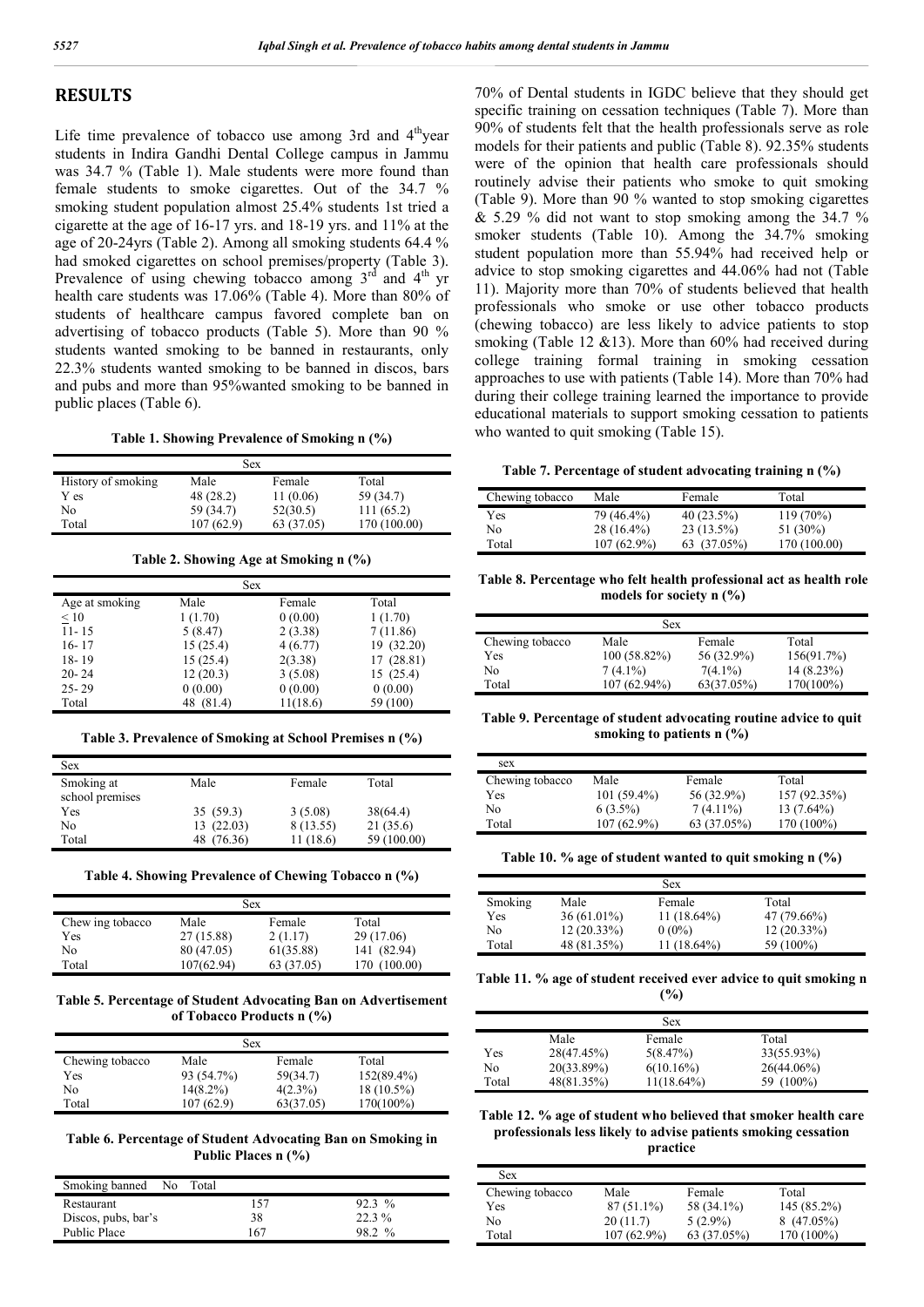More than 65% students had heard of using nicotine replacement therapies in tobacco cessation programs (Table 16) and 70% of students had heard of using antidepressants in tobacco cessation programs (Table 17).

#### **Table 13. % age of Student who believed that tobacco consumer health care professionals less likely to advise patients tobacco cessation**

| Sex             |               |             |                |  |
|-----------------|---------------|-------------|----------------|--|
| Chewing tobacco | Male          | Female      | Total          |  |
| Yes             | 79(46.47%)    | 46(27.05%)  | $125(73.52\%)$ |  |
| No              | 28(16.47%)    | $17(10\%)$  | 45 (26.47%)    |  |
| Total           | $107(62.9\%)$ | 63 (37.05%) | 170 (100%)     |  |

**Table 14. % age of student who had recieved formal training in smooking cessation approaches**

| Sex             |             |               |            |
|-----------------|-------------|---------------|------------|
| Chewing tobacco | Male        | Female        | Total      |
| Yes             | 70 (41.17%) | $40(23.52\%)$ | 110(64.7%) |
| No              | 37 (21.76%) | $23(13.5\%)$  | 60(35.29%) |
| Total           | 107 (62.9%) | 63 (37.05%)   | 170 (100%) |

**Table 15. % age of student who had recieved formal training in providing educational material to patients for smooking cessation approaches**

| Sex             |              |              |             |  |
|-----------------|--------------|--------------|-------------|--|
| Chewing tobacco | Male         | Female       | Total       |  |
| Yes             | 80(47.05%)   | $39(22.9\%)$ | $119(70\%)$ |  |
| No              | $27(15.8\%)$ | $24(14.1\%)$ | $51(30\%)$  |  |
| Total           | 107 (62.9%)  | 63(37.05%)   | 170(100%)   |  |

**Table 16. % age of student who had heard of using nicotine replacement therapies**

| Sex             |               |              |                |
|-----------------|---------------|--------------|----------------|
| Chewing tobacco | Male          | Female       | Total          |
| Yes             | 84 (49.4%)    | $27(15.8\%)$ | $111(65.29\%)$ |
| No              | $23(13.5\%)$  | 36(21.2%)    | 59 (34.7%)     |
| Total           | $107(62.9\%)$ | 63 (37.05%)  | $170(100\%)$   |

**Table 17. % age of student who had heard of using anti depressants therapies**

| Sex             |               |             |             |
|-----------------|---------------|-------------|-------------|
| Chewing tobacco | Male          | Female      | Total       |
| Yes             | 81(47.6%)     | 38(22.3%)   | $119(70\%)$ |
| No              | $26(15.2\%)$  | 25(14.7%)   | $51(30\%)$  |
| Total           | $107(62.9\%)$ | 63 (37.05%) | 170         |

## **DISCUSSION**

There are various studies conducted in past to evaluate the knowledge, attitude and practice of tobacco use and smoking among health care professional as well as adolescents in past <sup>(4-</sup> <sup>9)</sup>. The findings in our study show tobacco use among health professional students at Govt. Dental College campus are (34.7) % (Table 1) and similar results were obtained by Sinha *et al.* (2004) who reported 28.2% students who smoked cigarettes, another study conducted by Iqbal *et al.* (2010) reported tobacco use among health professional students at Jaipur campus was 25.11%. Prevalence of 12.1% was reported by Shah (Shah, 2005) which when compared with our study was significantly less. Which probably could be because of the fact the study done by Shah (2005) was pilot survey. A total of 22.4 percent students had ever used atobacco product in a study from Jammu & Kashmir (Singh *et al.,* 2008). Whereas,

46.83%) adolescent were tobacco users in a study done in rural setup (Kishore *et al.,* 2007). In a meta-analysis (Smith and Leggat, 2007) the prevalence of smoking among medical students was suggested to varies widely between students of different countries and also between male and female students within the same countries. In their investigation, 22% of students (male and female) were smoking in the first year of study, a rate which rises to 27% by the sixth year. Roughly one-third (32.3%) original nonsmokers in the first year had also become smokers by the end of the sixth year at medical school. In our study the prevalence of chewing habits were17.06 % which was similar to study done by Iqbal *et al.* (2010) who reported 13.70% prevalence of chewing habits, but when compared with Sinha *et al.* (2004) was less who reported 22%. This may be described to preference of cigarettes over chewing tobacco in the present study. In our study 92.3 %students favored banning of tobacco products in restaurants (Table 6), which was similar to Shah *et al.* (2005) who reported 83.9% students favoring ban in restaurants. Which was comparatively more than than the results shown by study done by iqbal *et al.* (2010) dipicting 79.44% students favoured banning of tobacco products in restaurants. In our study 22.3% students favoured bann smoking indicos, bars & pubs (Table 16) which was similar to previously study conducted by iqbal *et al.* (2010) showing prevalence of 15.07%, but was very less when compared with Shah *et al.* (2005) who reported 75% dental students in India favoring ban and Sinha *et al.* (2004) who reported 59% medical students in favour of ban.

Students feltdiscos, bars and pubs are the only place where they canuse these products as it is banned in all public places. More than 92.35 (Table 9) in our present study favoured that health professionals should routinely advise their patients to quit smoking, which when compared with Shah *et al.* who reported 95.1% and Sinha *et al.* (2004) who reported 96.9% were almost similar. More than 64.7% (Table14) had received formal training in smoking cessation approaches to use with patients which was in agreement in previous study done by Iqbal *et al.,* (2010) showing 72% had received formal training in smoking cessation approaches which was almost similar to Shah *et al.* (2005) who reported 78.9% and Sinha *et al.* (2004) who reported 69.1%in medical students of India. In our study 65.29(*Table 16*) had heard of using nicotine replacement therapies in tobacco cessation programs which were almost similar to results 63.47% of Iqbal *et al.* (2010) study, Sinha *et al.* (2004) also reported similar results of 61.9% and Shah *et al.*  (2005) who had reported 75.8%. Health professional schools, Public health organizations and education officials should discourage tobacco use among health professionals and work together to design and implement programs that train all health professionals in effective cessation counseling techniques. GHPSS has shown significant unmet need for cessation assistance among students as well as gaps in professional training to provide similar effective assistance to their future patients. GHPSS is helpful in evaluating the behaviour and attitudes regarding to bacco among health professional students, but additional research is necessary to improve the evidence base for effective to bacco-related curricula, especially materials that are appropriate for a range of cultural and economic settings. If the goal of the tobacco control community is to reduce substantially the use of tobacco products, then resources should be invested in improving the quality of education of health professionals with respect to tobacco control.